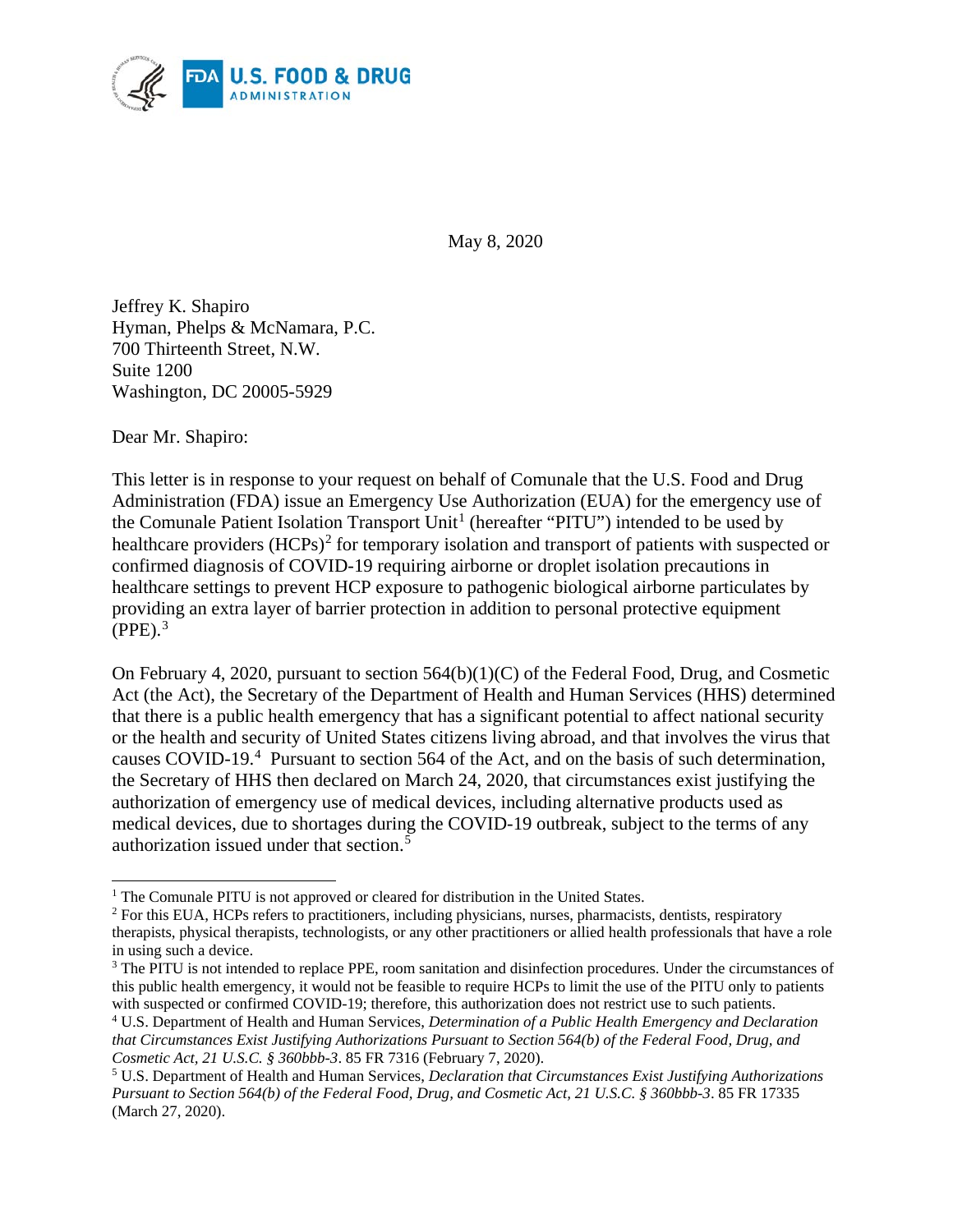There is a shortage of FDA approved or cleared device treatments to isolate and transport patients with suspected or confirmed diagnosis of COVID-19, as well as a reduced capacity of negative pressure rooms for isolation of patients with COVID-19. Use of the PITU would allow for an immediately available, temporary solution for negative pressure isolation of suspected/confirmed COVID-19 infected patients. The use of the PITU would reduce or eliminate the need to keep a prepared room for such patients while awaiting transport to an appropriate biosafety level unit. Medical personnel can attend to the patient via multiple, integrated, sealed, glove ports.

Having concluded that the criteria for issuance of this authorization under section 564(c) of the Act are met, I am authorizing the emergency use of the PITU, as described in the Scope of Authorization (Section [II\)](#page-1-0) and pursuant to the Conditions of Authorization (Section [IV\)](#page-3-0) of this letter.

## <span id="page-1-2"></span>**I. Criteria for Issuance of Authorization**

I have concluded that the emergency use of the PITU, as described in the Scope of Authorization (Section [II\)](#page-1-0) of this letter, meets the criteria for issuance of an authorization under section 564(c) of the Act, because I have concluded that:

- 1. SARS-CoV-2, the virus that causes COVID-19, can cause a serious or life-threatening disease or condition, including severe respiratory illness, to humans infected by this virus;
- 2. Based on the totality of scientific evidence available to FDA, it is reasonable to believe that the PITU may be effective in preventing HCP exposure to pathogenic biological airborne particulates by providing an extra layer of barrier protection in addition to PPE, and that the known and potential benefits of such products, when used by HCP for temporary isolation and transport of patients with suspected or confirmed diagnosis of COVID-19 requiring airborne or droplet isolation precautions in healthcare settings to prevent HCP exposure to pathogenic biological airborne particulates by providing an extra layer of barrier protection in addition to PPE, outweigh the known and potential risks of the PITU; and,
- 3. There is no adequate, approved, and available alternative to the emergency use of the PITU. [6](#page-1-1)

## <span id="page-1-0"></span>**II. Scope of Authorization**

I have concluded, pursuant to section  $564(d)(1)$  of the Act, that the scope of this authorization is limited to the use of the PITU by HCPs for temporary isolation and transport of patients with suspected or confirmed diagnosis of COVID-19 requiring airborne or droplet isolation

<span id="page-1-1"></span><sup>&</sup>lt;sup>6</sup> No other criteria of issuance have been prescribed by regulation under section  $564(c)(4)$  of the Act.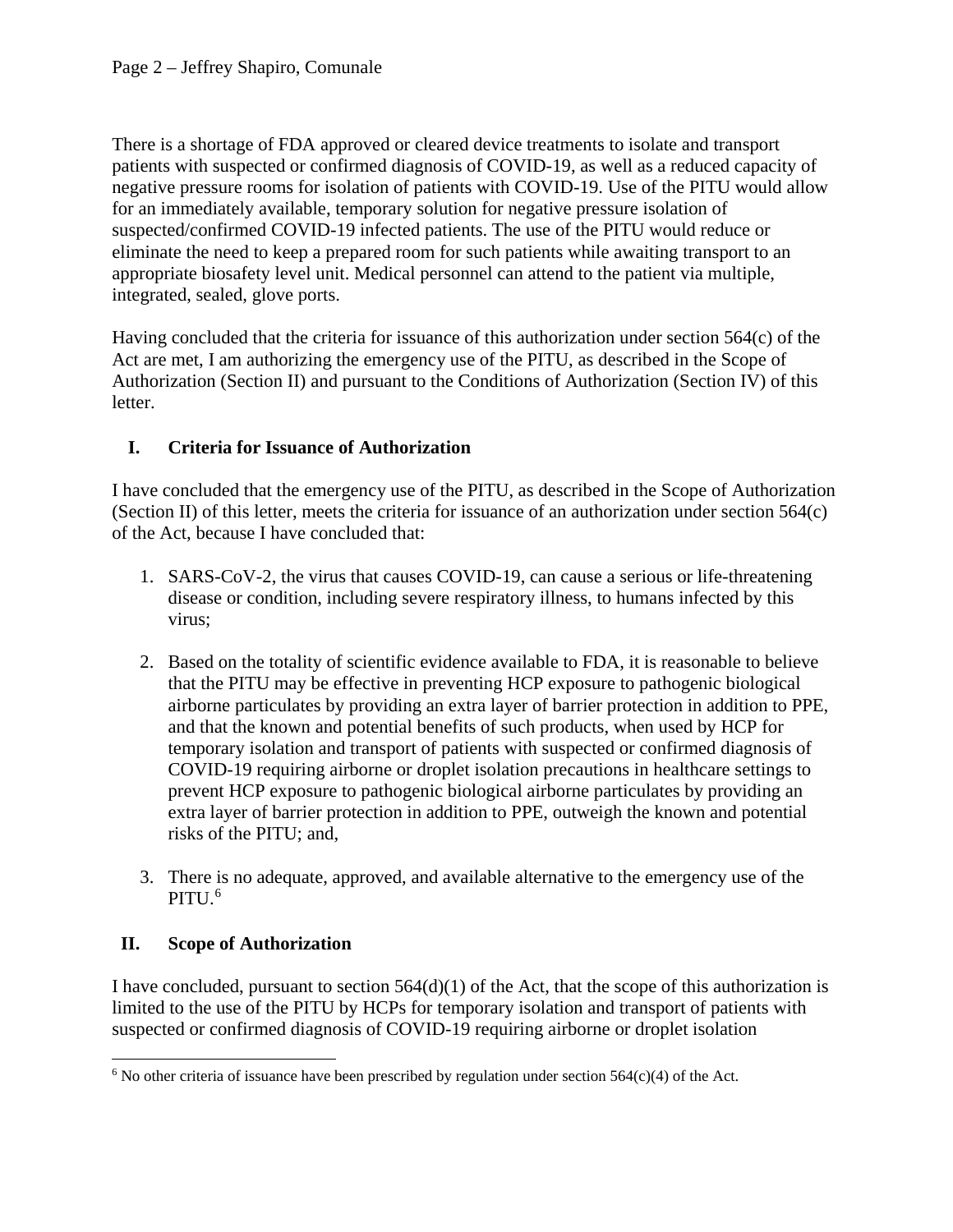precautions in healthcare settings to prevent HCP exposure to pathogenic biological airborne particulates by providing an extra layer of barrier protection in addition to PPE. The PITU is not intended to be used during surgical procedures or to replace PPE, room sanitation and disinfection procedures.

## **Authorized Product**

The PITU is intended for the temporary isolation and transport of patients with suspected or confirmed diagnosis of COVID-19 requiring airborne or droplet isolation precautions.

The PITU is a negative pressure, clear tent enclosure which attaches to standard hospital beds or gurneys. The PITU utilizes integrated, battery-powered ventilation blower motors and High Efficiency Particulate Air (HEPA) filtered exhaust to generate a negative pressure environment in order to temporarily isolate the patient. The device also enables HCP to maintain patient isolation while allowing for transportation and the ability to attend to the patient through glove ports in the sides of the unit. The PITU enclosure is large enough for a patient to sit up, eat, read, and perform other activities of daily living while remaining isolated on the hospital bed or gurney.

The PITU is comprised of the following components:

- Aluminum frame (provided disassembled; reusable)
- Clear transparent vinyl, flame resistant, disposable enclosure
- 3M<sup>TM</sup> P100 filters (disposable)
- Powered Air Purifying Respirator (PAPR) blower motors with rechargeable batteries (reusable)

The PITU is a negative pressure enclosure that functions in a similar manner to a hospital negative pressure, Airborne Infection Isolation Room (AIIR). The enclosure is constructed of a flame retardant, clear, medical grade vinyl material that is single patient use and disposable as medical waste. The enclosure is suspended from a reusable, adjustable aluminum frame that fits standard hospital beds or gurneys. Negative pressure is created inside the enclosure by the operation of one to three, reusable, battery-powered ventilation blower motors mounted at the top of the foot wall of the enclosure. The motors draw air in through vents at the foot of the tent and exhaust air to the environment at the head of the tent after passing through NIOSH approved disposable HEPA filters. In addition, air is exhausted from the enclosure through disposable HEPA filters attached to the intake side of the blower motors. Each blower motor has its own battery.

The above described PITU, is authorized to be accompanied with the "PITU User Manual-Information for Patient and HCP," and "PITU Set Up and Operation Guide," (available at [http://www.fda.gov/MedicalDevices/Safety/EmergencySituations/ucm161496.htm\)](http://www.fda.gov/MedicalDevices/Safety/EmergencySituations/ucm161496.htm), together with the following product-specific information pertaining to the emergency use, which is required to be made available to HCP and patients:

• Fact Sheet for Healthcare Providers: Emergency Use of the Patient Isolation and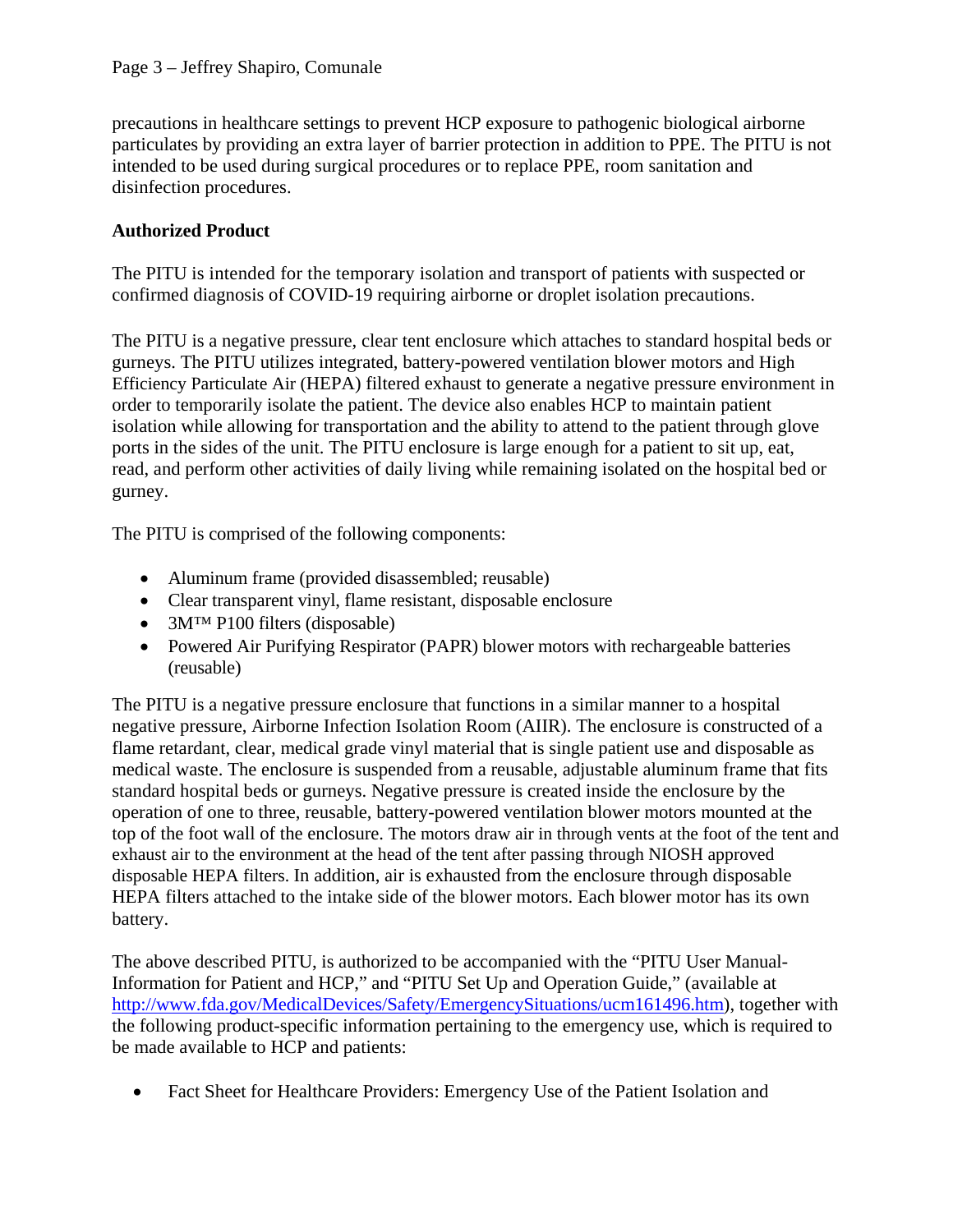Transport Unit (PITU)

• Fact Sheet for Patients: Emergency Use of the Patient Isolation and Transport Unit (PITU)

The "PITU User Manual-Information for Patient and HCP," and "PITU Set Up and Operation Guide," and the two Fact Sheets are referred to as "authorized labeling." The above described PITU, when accompanied with the described labeling is authorized to be distributed to and used under this EUA, despite the fact that it does not meet certain requirements otherwise required by applicable federal law.

I have concluded, pursuant to section  $564(d)(2)$  of the Act, that it is reasonable to believe that the known and potential benefits of the PITU when used and labeled consistently with the Scope of Authorization of this letter (Section [II\)](#page-1-0), outweigh the known and potential risks of this product.

I have concluded, pursuant to section 564(d)(3) of the Act, based on the totality of scientific evidence available to FDA, that it is reasonable to believe that the authorized PITU may be effective in preventing HCP exposure to pathogenic biological airborne particulates, when used consistently with the Scope of Authorization of this letter (Section [II\)](#page-1-0), pursuant to section 564(c)(2)(A) of the Act.

FDA has reviewed the scientific information available to FDA, including the information supporting the conclusions described in Section [I above,](#page-1-2) and concludes that the authorized PITU, as described in the Scope of Authorization of this letter (Section [II\)](#page-1-0)), meets the criteria set forth in section 564(c) of the Act concerning safety and potential effectiveness.

The emergency use of the PITU under this EUA must be consistent with, and may not exceed, the terms of this letter, including the Scope of Authorization (Section [II\)](#page-1-0) and the Conditions of Authorization (Section [IV\)](#page-3-0). Subject to the terms and conditions of this EUA and under the circumstances set forth in the Secretary of HHS's determination under section 564(b)(1)(C) described above and the Secretary of HHS's corresponding declaration under section 564(b)(1), the PITU is authorized to be used and distributed as set forth in this EUA.

# **III. Waiver of Certain FDA Requirements**

Pursuant to Section  $564(e)(3)$  of the Act, with respect to the emergency use of a product for which an authorization under this section is issued, FDA may waive or limit, to the extent appropriate given the circumstances of the emergency, requirements regarding good manufacturing practice otherwise applicable to the manufacture, processing, packing, or holding of products subject to regulations under this Act, including such requirements established under section 520(f)(1). FDA grants that waiver, including the quality system requirements under 21 CFR 820.

## <span id="page-3-0"></span>**IV. Conditions of Authorization**

Pursuant to section  $564(e)$  of the Act, I am establishing the following conditions on this authorization: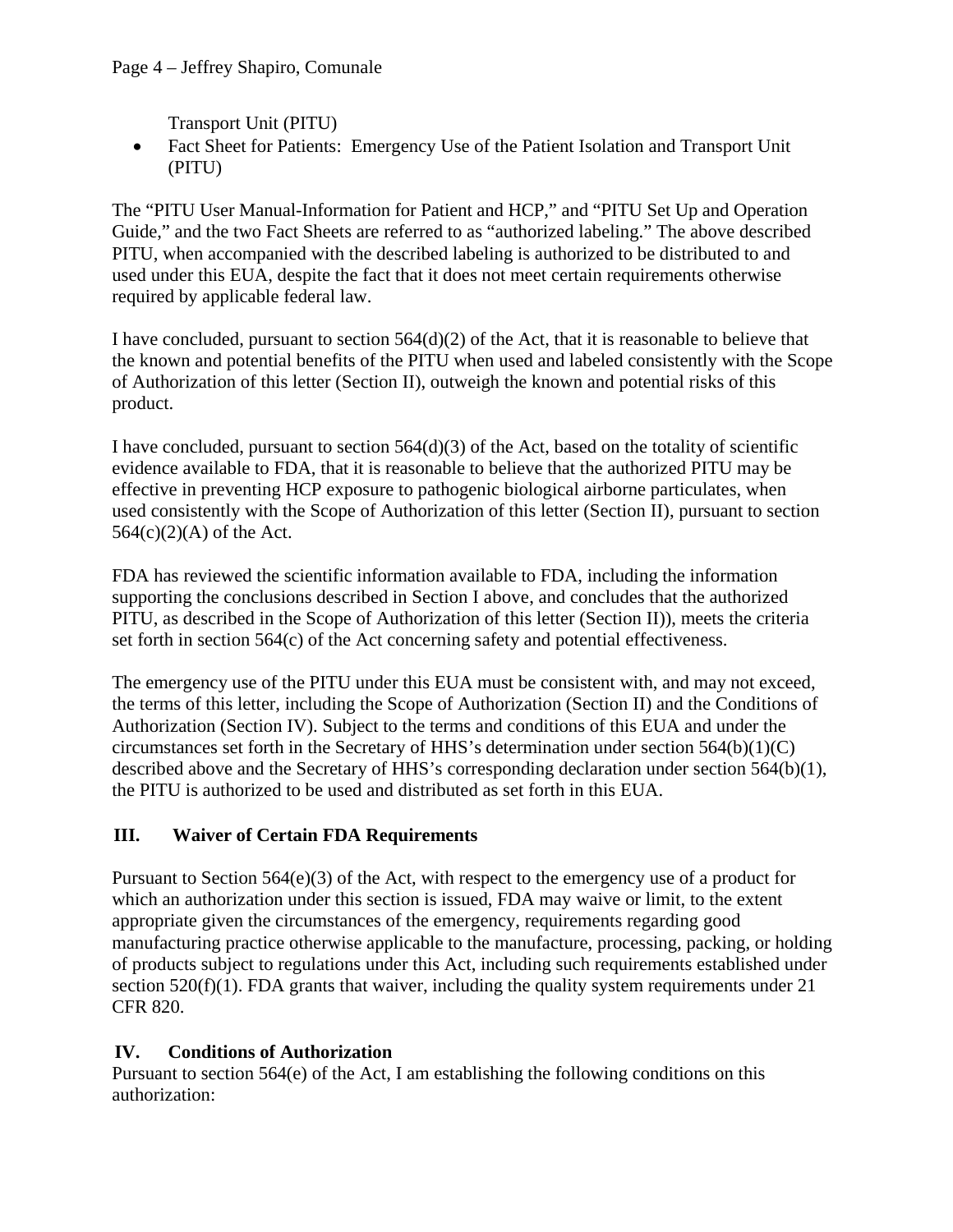## **Comunale, as Sponsor of Authorized Product**

- A. Comunale will make the PITU available with authorized labeling. Comunale may request changes to the authorized labeling. Such changes require review and concurrence from OHT4/OPEQ/CDRH.
- B. Comunale may request changes to the Scope of Authorization (Section II in this letter) of the authorized PITU. Such requests will be made by Comunale, in consultation with and concurrence of the Office of Counterterrorism and Emerging Threats (OCET)/Office of the Chief Scientist (OCS)/Office of the Commissioner (OC) and OHT4/OPEQ/CDRH.
- C. Comunale may request changes to any components or materials. Such requests will be made in consultation with and require concurrence of OHT4/OPEQ/CDRH.
- D. Comunale must comply with the labeling requirements under 21 CFR 801 Subpart A (general labeling provisions) and 21 CFR 801.109 (labeling for prescription devices), as well as those described in Section II of this letter, Scope of Authorization. As such, compliance with unique device identification regulations (see Subpart B of 21 CFR Part 801) is not required under this EUA.
- E. Comunale must have a process in place for reporting adverse events in accordance with 21 CFR Part 803. Adverse events of which Comunale becomes aware will be reported to FDA. Comunale will establish a process to collect adverse event information from healthcare facility customers.
- F. Comunale will notify FDA of any authorized distributor(s)<sup>[7](#page-4-0)</sup> of the PITU, including the name, address, and phone number of any authorized distributor(s), and provide authorized distributor(s) with a copy of this EUA and any updates.

## **Comunale and any Authorized Distributor(s)**

- G. Comunale and authorized distributors will distribute the authorized PITU with the authorized labeling only to healthcare facilities with HCP who are adequately equipped, trained, and capable of using the PITU.
- H. Comunale and authorized distributors will make authorized labeling available on their websites.
- I. Authorized distributors will make Comunale aware of any adverse events of which they become aware.
- J. Through a process of inventory control, Comunale and authorized distributors will maintain records of the healthcare facilities to which they distribute the PITU and the

<span id="page-4-0"></span><sup>&</sup>lt;sup>7</sup> "Authorized Distributor(s)" are identified by the sponsor in an EUA submission as an entity allowed to distribute the device.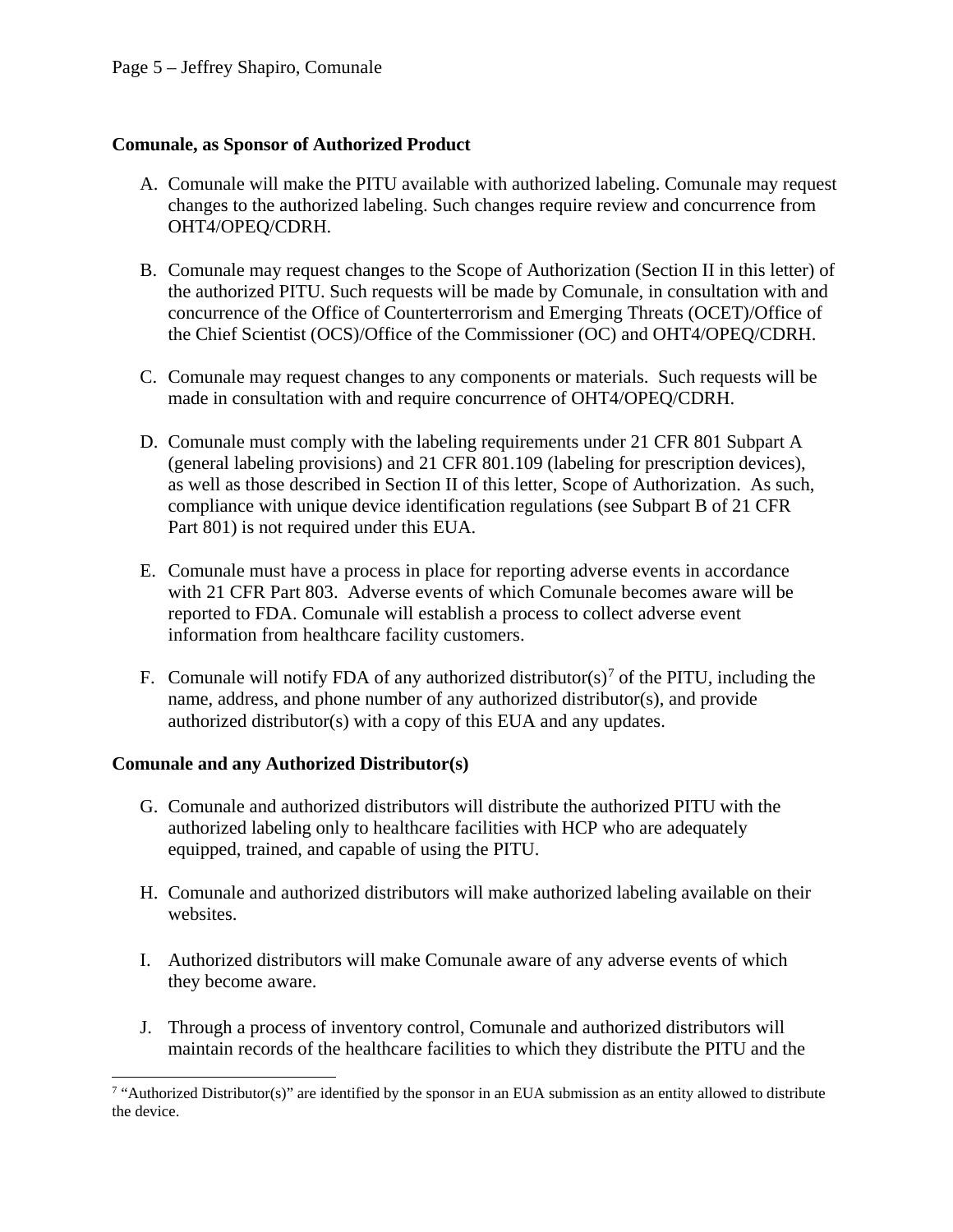number of each product they distribute.

K. Comunale and authorized distributor(s) are authorized to make available additional information relating to the emergency use of the product that is consistent with, and does not exceed, the terms of this letter of authorization.

#### **Comunale, Any Authorized Distributors, and Healthcare Facilities**

L. Comunale, any authorized distributor(s), and healthcare facilities will ensure that any records associated with this EUA are maintained until otherwise notified by FDA. Such records will be made available to FDA for inspection upon request.

#### **Healthcare Facilities**

- M. Healthcare facilities using the authorized PITU must make available to patients the accompanying Patient Fact Sheet and make available to HCPs the accompanying Healthcare Provider Fact Sheet.
- N. Healthcare facilities using the PITU must make Comunale and FDA aware of any adverse events under 21 CFR Part 803.
- O. Healthcare facilities will ensure HCPs are adequately equipped, trained, capable to use the PITU, and will maintain records of device usage.

#### **Conditions Related to Printed Materials, Advertising and Promotion**

- P. All descriptive printed matter, including advertising and promotional material relating to the use of the authorized PITU, shall be consistent with the authorized labeling, as well as the terms set forth in this EUA and the applicable requirements set forth in the Act and FDA regulations.
- Q. No descriptive printed matter, including advertising or promotional material relating to the use of the authorized PITU, may represent or suggest that this product is safe or effective for the prevention or treatment of COVID-19.
- R. All descriptive printed matter, include advertising and promotional materials relating to the use of the authorized PITU shall clearly and conspicuously state that:
	- The PITU has neither been FDA-cleared or approved;
	- The PITU has been authorized for emergency use by FDA under an EUA; and,
	- The PITU has been authorized only for the duration of the declaration that circumstances exist justifying the authorization of the emergency use of medical devices under section  $564(b)(1)$  of the Act, 21 U.S.C. § 360bbb-3(b)(1), unless the authorization is terminated or revoked sooner.